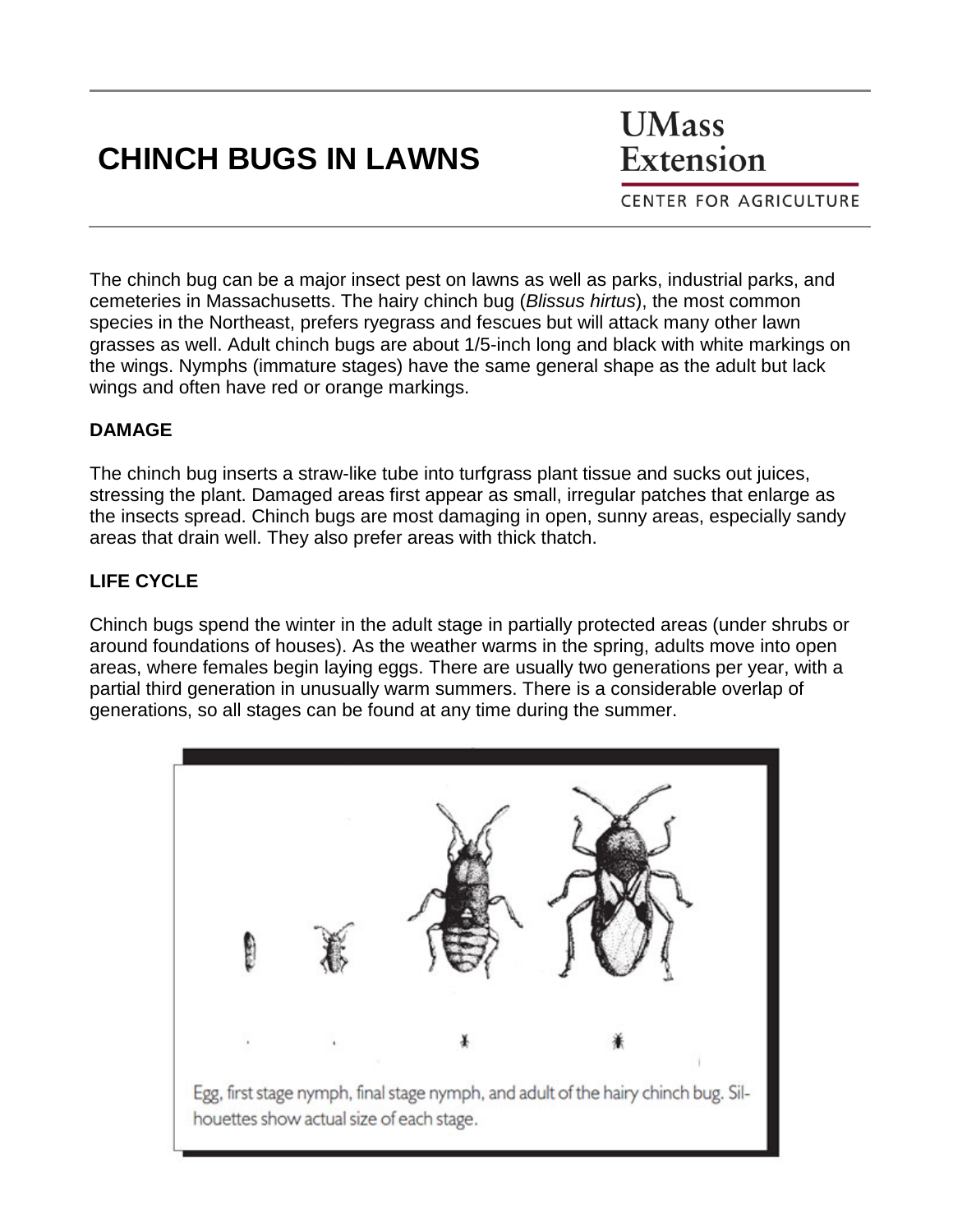### **DETECTION & MONITORING**

Examine the grass in the marginal areas of injured patches, not in the clearly dead grass. Spread the grass gently with your fingers and look in the thatch, near the soil surface. Chinch bugs are usually very active in the summer, so you will be able to see them scurrying around, especially on warm sunny days. You may also see them crawling on the foundations of nearby buildings.

An alternative method of detecting chinch bugs is to remove both ends of a large tin can, such as a coffee can. Soften the soil a little by pouring some water out of a watering can. Insert one end of the can into the ground at least two or three inches, leaving at least four inches above the ground. Fill the can with water from a garden hose (with moderate pressure) and wait about five minutes. If chinch bugs are present, they will float to the surface of the water, where you can count them. Note that the big-eyed bug, a common natural predator of chinch bugs, looks very similar (same size and shape, similar color) except that it has large, bulging eyes. If 50% or more of the "bugs" in the sample are big-eyed bugs, they may be able to effectively reduce the chinch bug population naturally.

#### **MANAGEMENT**

In many instances, chemical control of chinch bugs is not necessary. Studies in Michigan have demonstrated that lawns that receive adequate amounts of water throughout the summer (preferably weekly deep watering) are better able to tolerate chinch bug populations without sustaining damage. In addition, many lawns have natural populations of predators, such as ground beetles or "big eyed bugs," which can keep chinch bug populations from getting out of hand. Insecticide applications sometimes have very adverse effects on these predators, so that chinch bug populations develop more rapidly in subsequent years.

The traditional approach to chemical application is to apply a material in early to mid-June, as the chinch bugs are beginning to move to their summer turf sites. If a population is unusually heavy, a second application should be made two to three weeks later. Normally, a chinch bug population can be controlled fairly well, for example, in July or August, by applying a material after a problem is noticed.

Some commercial lawn care companies are shifting toward a spring application, perhaps as early as April or early May, to destroy chinch bug populations before they have a chance to move to their summer sites. Most of the companies who have shifted to this approach have been satisfied with the level of control achieved. Note, however, that often the cool, wet conditions in the spring lead to considerable natural mortality of chinch bugs, so in some years early spring insecticide applications may be unnecessary.

### **BIOLOGICAL & CULTURAL CONTROL STRATEGIES**

In cool, wet springs a naturally occurring fungus, *Beauvaria bassiana*, is often able to attack chinch bugs enough to reduce starting populations substantially, so that summer treatments may not be necessary. If adequate rainfall occurs during the summer (0.5 to 1.0 inch per week) or if adequate irrigation is available, chinch bug activity often is masked. The insects may be present, but because the turf is able to grow vigorously, it can outgrow the insect damage. If a lawn has a particularly thick, dense thatch (more than one inch) and has a history of chinch bug activity, dethatching should help reduce chinch bug activity, at least for a year or two.